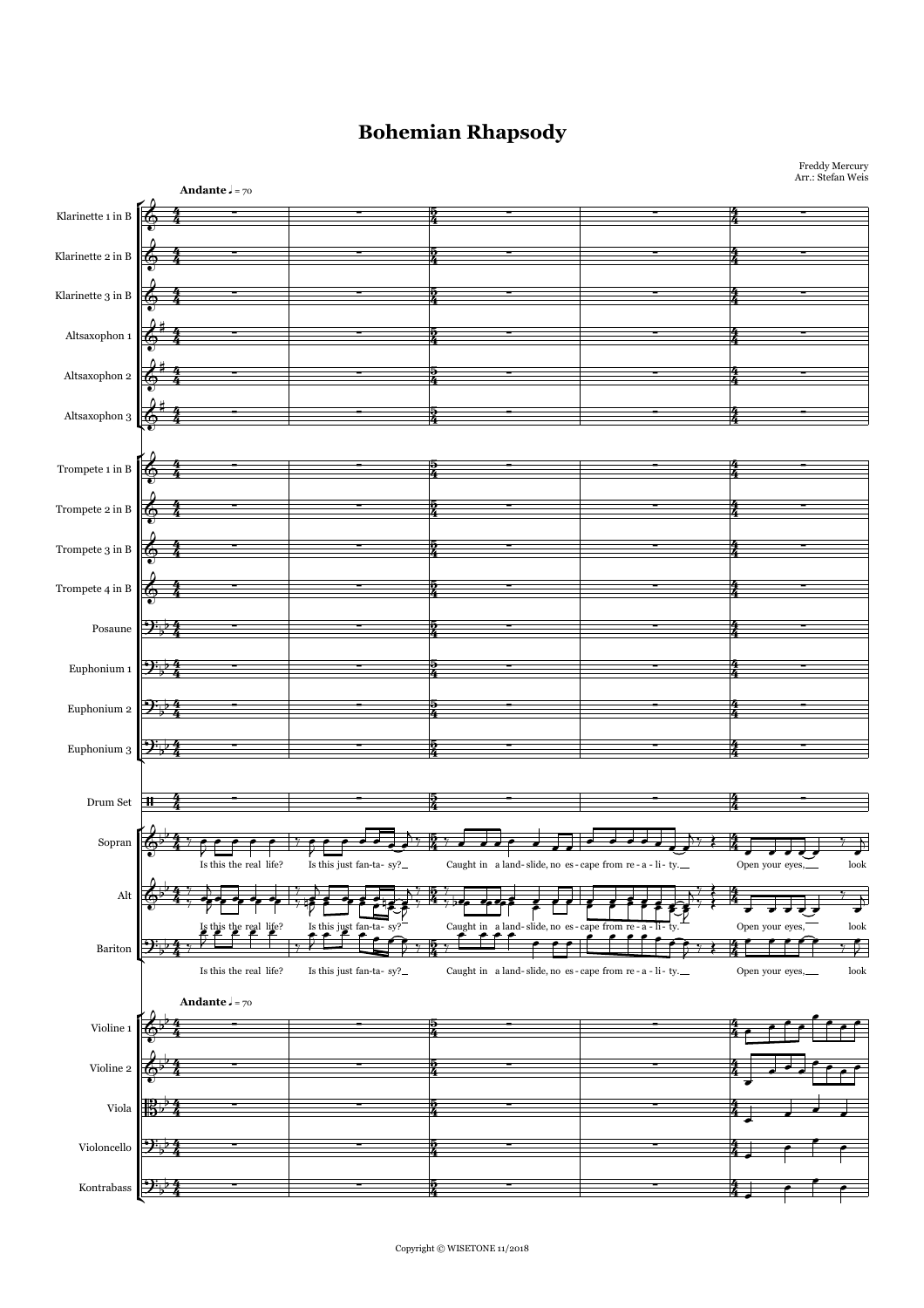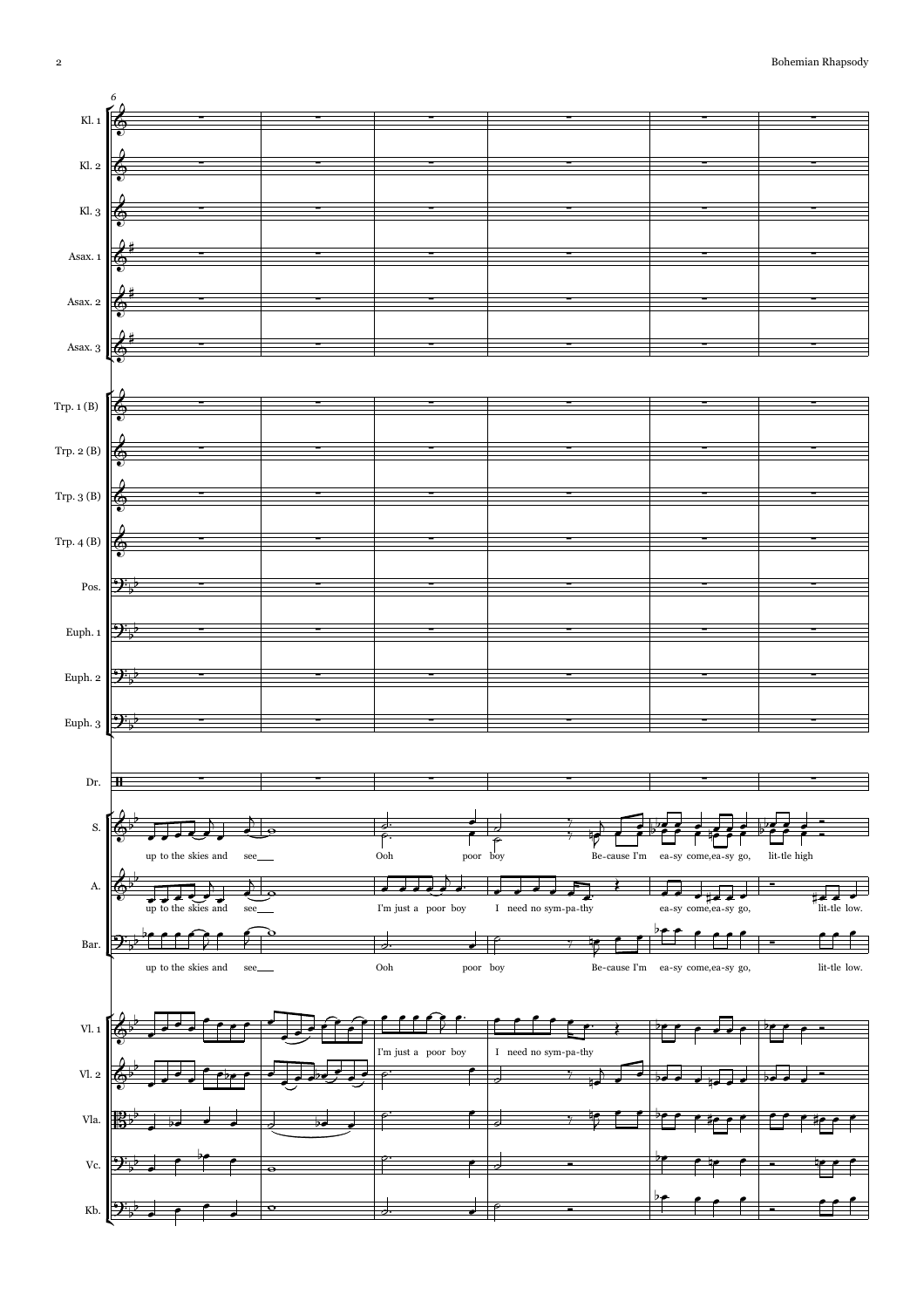

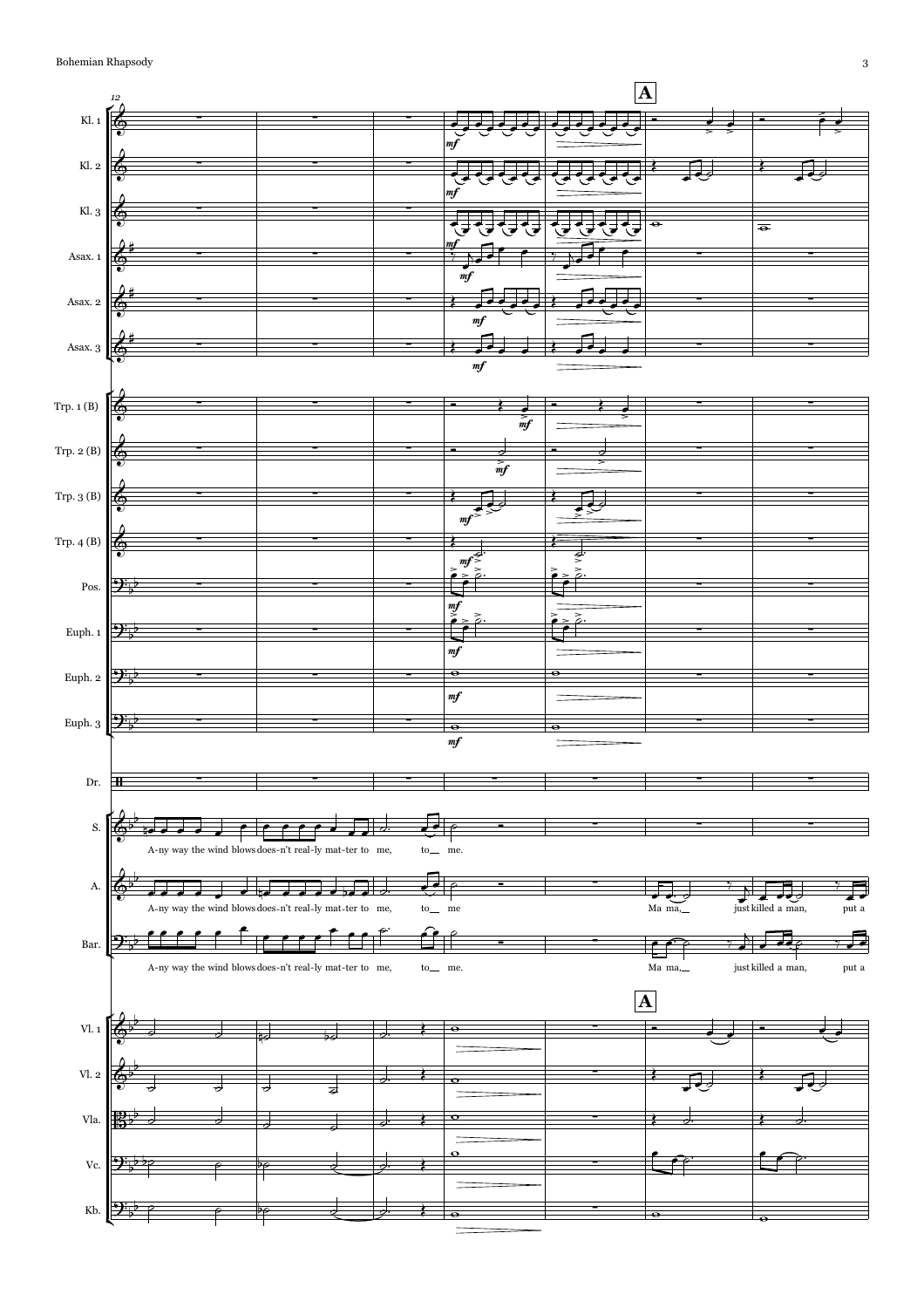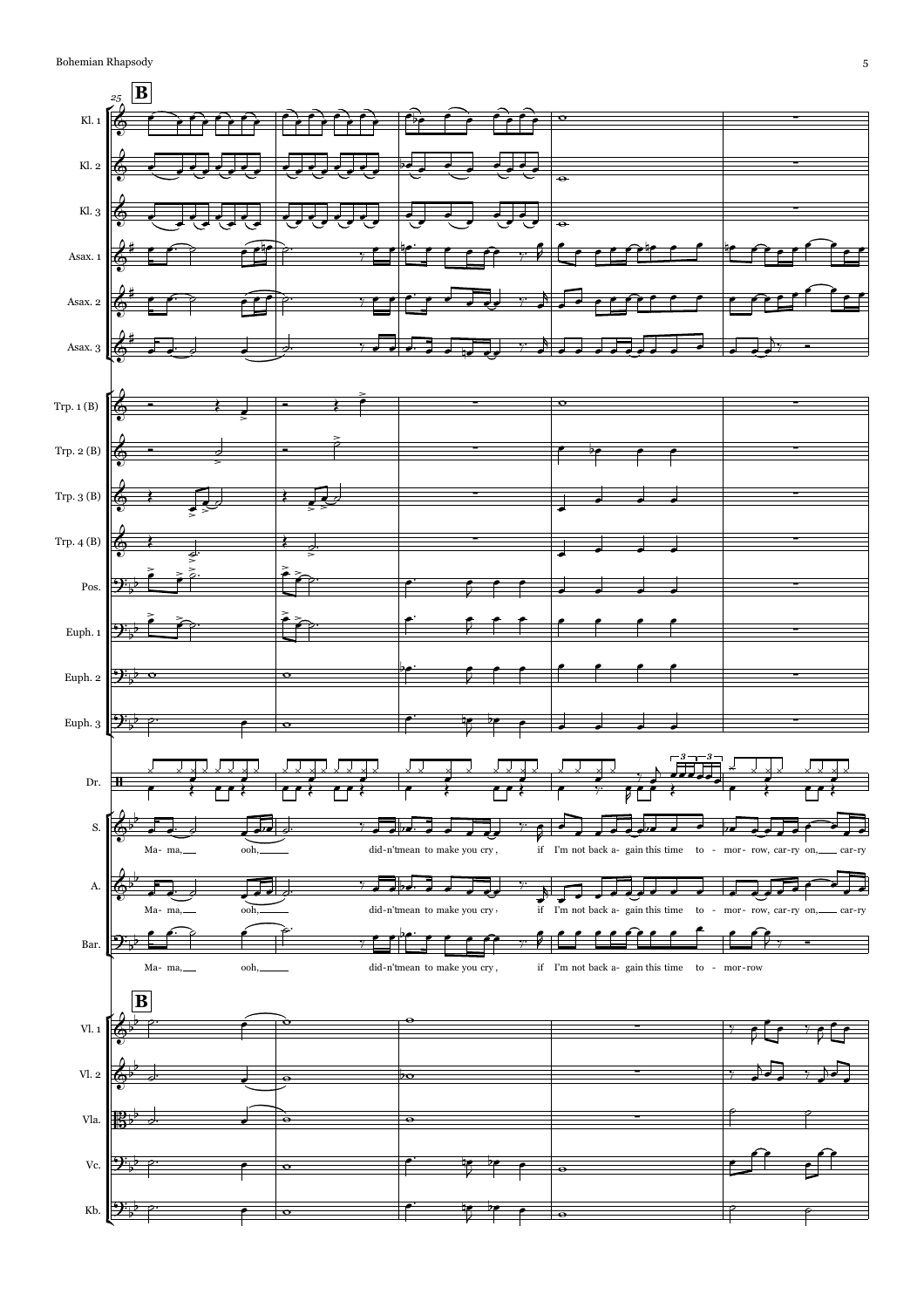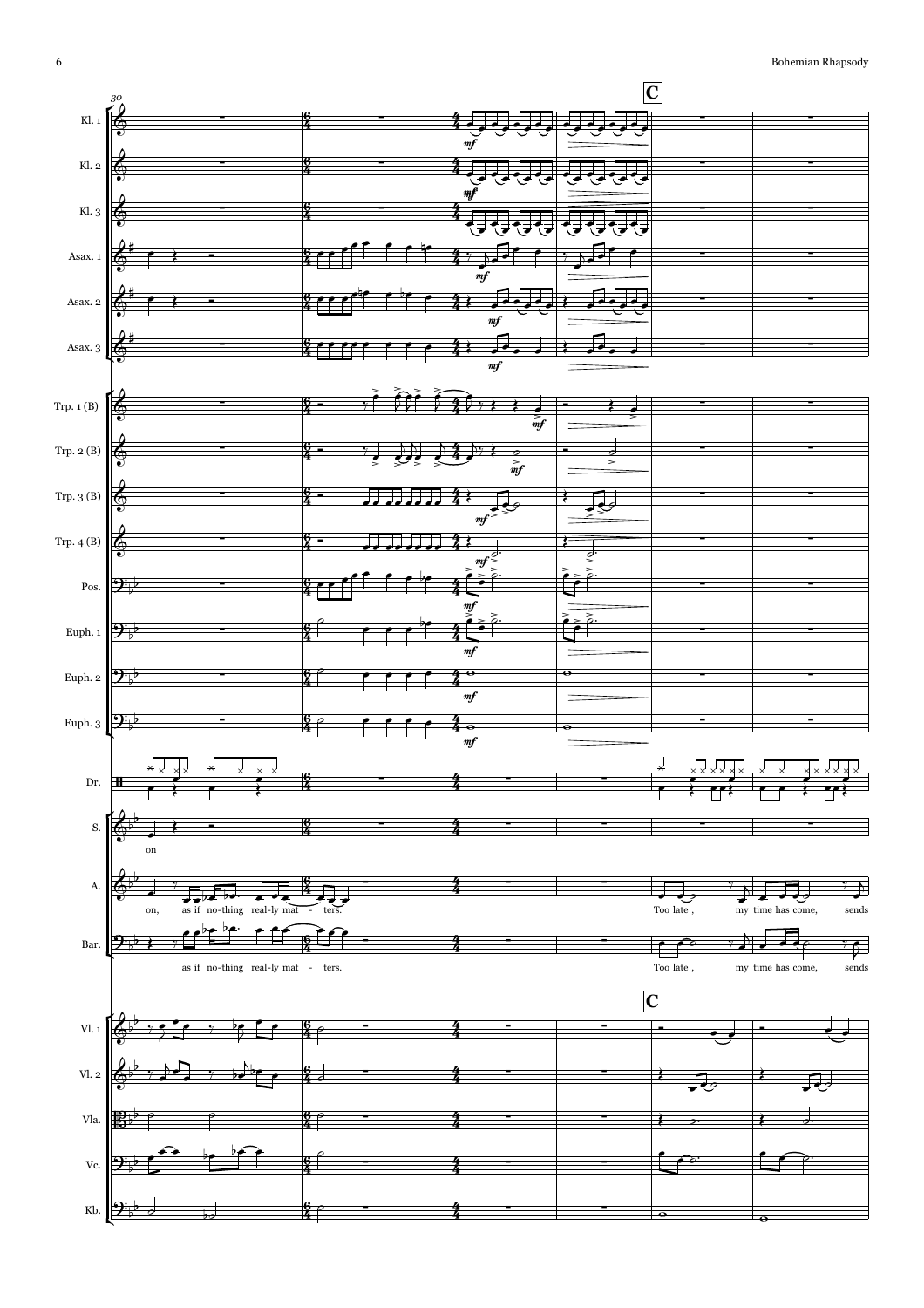#### Altsaxophon 1

## **Bohemian Rhapsody**

Freddy Mercury Arr.: Stefan Weis



















Copyright © WISETONE 11/2018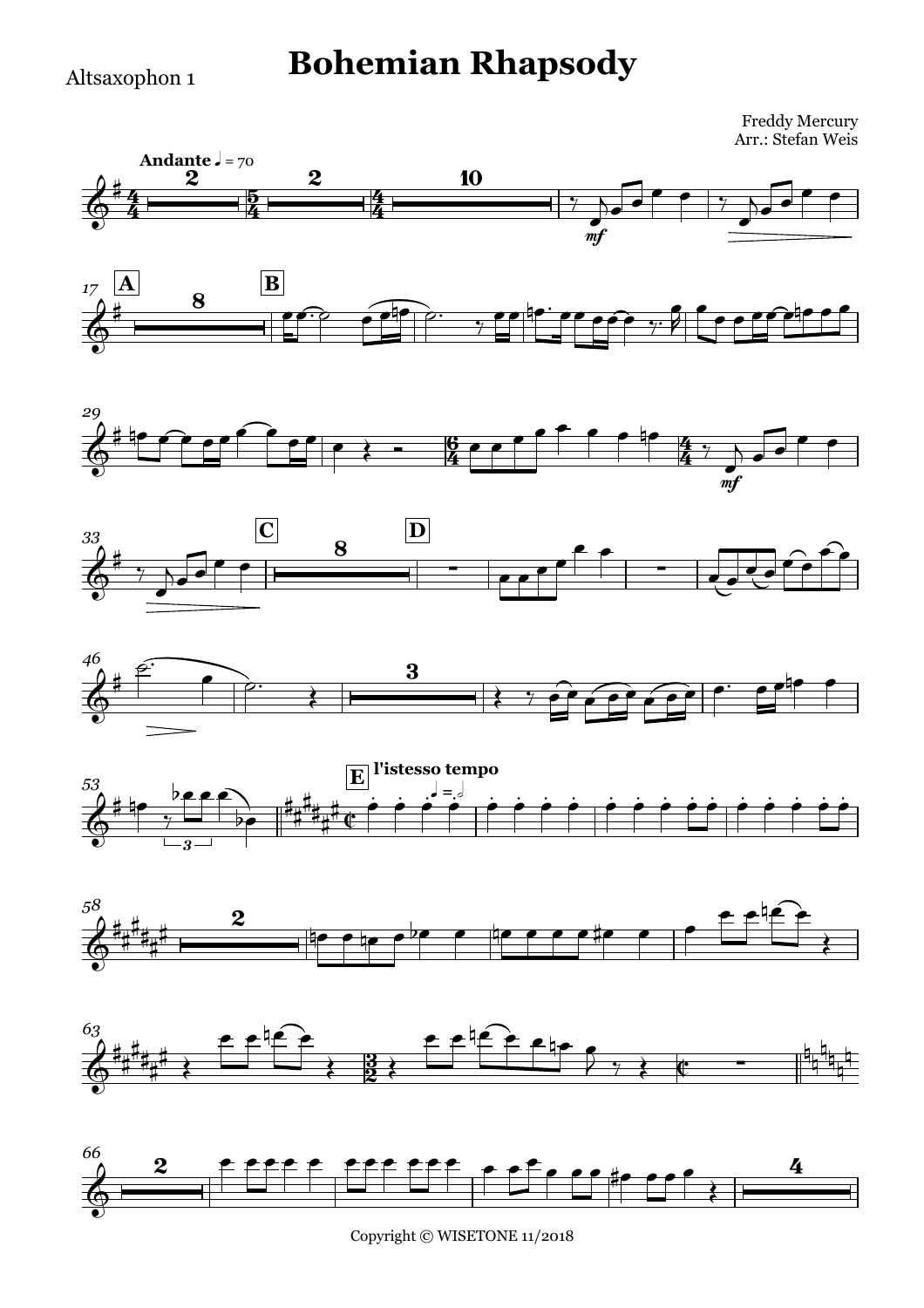# **Bohemian Rhapsody**

Euphonium 2

 $\mathbf{P}$ 

Freddy Mercury Arr.: Stefan Weis





b ∑ ∑

 $77$  $\overline{y}$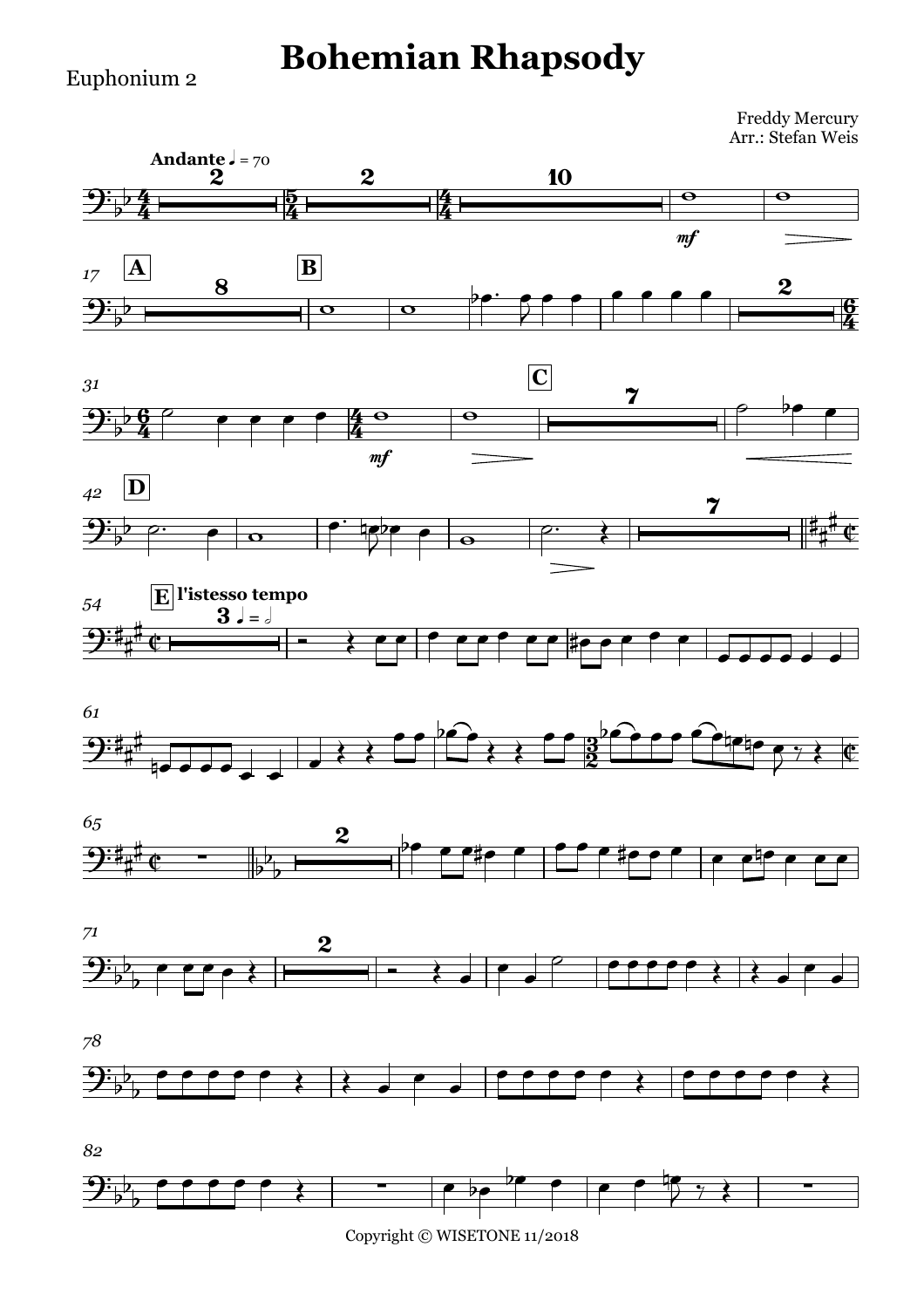### **Bohemian Rhapsody**

Freddy Mercury Arr.: Stefan Weis



Copyright © WISETONE 11/2018

Viola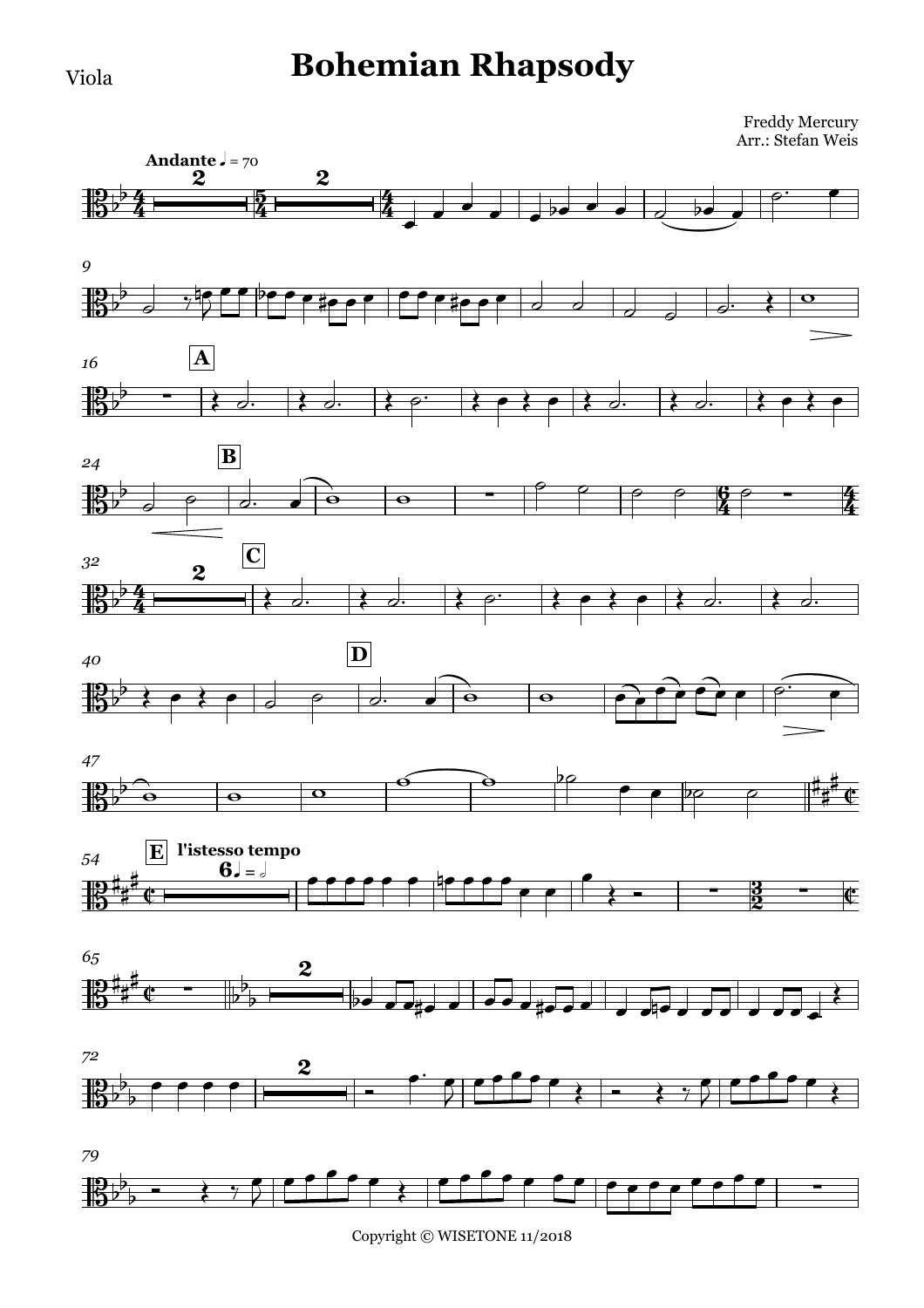Drum Set

### **Bohemian Rhapsody**

Freddy Mercury Arr.: Stefan Weis



Copyright © WISETONE 11/2018